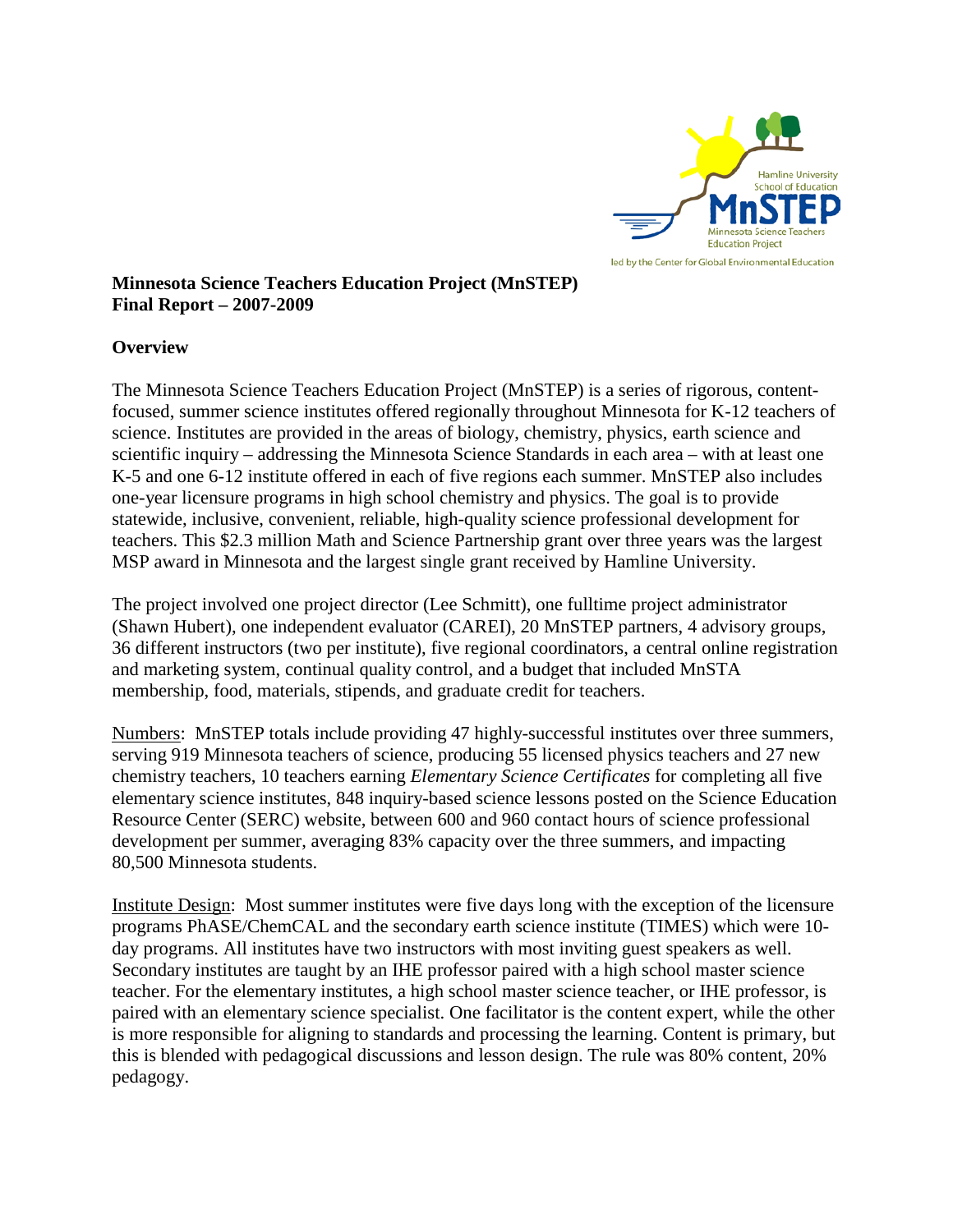All institutes use an inquiry-based instructional model. Concepts are introduced through direct interactions with the phenomenon; teachers then develop questions, investigate further, debate, and formulate hypotheses. Instructors are allowed to lecture, but only *after* participants have had evidence-based discussions and formulated questions. Any lecture is required to have discussion breaks every 10 minutes using focus questions. At the end of every lesson cycle, teachers are led in a processing session about what they learned and how it relates to teaching. Journals were provided to every teacher for data collection and reflection. The goal was to provide a completely non-threatening professional environment where, regardless of science background, teachers could engage in scientific inquiry and discussion while constructing a deeper understanding of science concepts.

In this instructional model, answering questions or affirming explanations is not immediate. Teachers construct their own understanding based on their investigations. (Every institute was required to have at least one "research presentation.") Facilitators reinforce key concepts and correct misconceptions, but the questions come from the participants. By using this instructional model, teachers experience science with the same satisfaction and excitement as their students; they remember more, and are more likely transfer this approach to their own teaching.

Follow-up: Hamline University provided an online fall course available to any MnSTEP participate from that summer. The "MnSTEP Online Learning Community" course included focused content and pedagogical discussions in small and large groups, resource sharing, and a peer review of the teacher's SERC online lesson. A total of 112 teachers were enrolled over the three years. The PhASE/ChemCAL licensure groups held fall and spring online courses as well as a practicum classroom observation experience in spring. The 60 TIMES participants participated in two full-day follow-up sessions each year. MnSTEP staff offered follow-up sessions at the MnSTA state conferences every spring, attended by a total of 38 teachers.

#### **Evaluation Instruments**

Teacher Tests: Instructors for each of the 12 MnSTEP institutes submitted the majority of prepost content test items to project staff. Test items were conceptual, standards-based, multiple choice questions representing the science content to be addressed in that institute. The number of test items varied, but there were usually 20 to 30 items. Each test (as well as proposed syllabi) was reviewed and discussed among project staff and instructors and modified each year of the program to exclude non-challenging items and add/delete content to match the institute's standards-based content goals. The same instructor-developed test was given pre and post for each institute.

The pre and post percent correct was calculated for each participant to determine the number of participants that showed statistically significant (*t* test) knowledge gains in each institute.

Teacher Survey:The MnSTEP Pre-Post Teacher Survey was a project-specific, 85-item, Likerttype instrument developed by Hamline University to assess changes in attitude and classroom practice of participating teachers. Each of 12 instruments was custom designed to fit the concepts taught in each summer institute. The survey was completed online in late spring, before teachers attended a summer institute, and again in spring of the following year.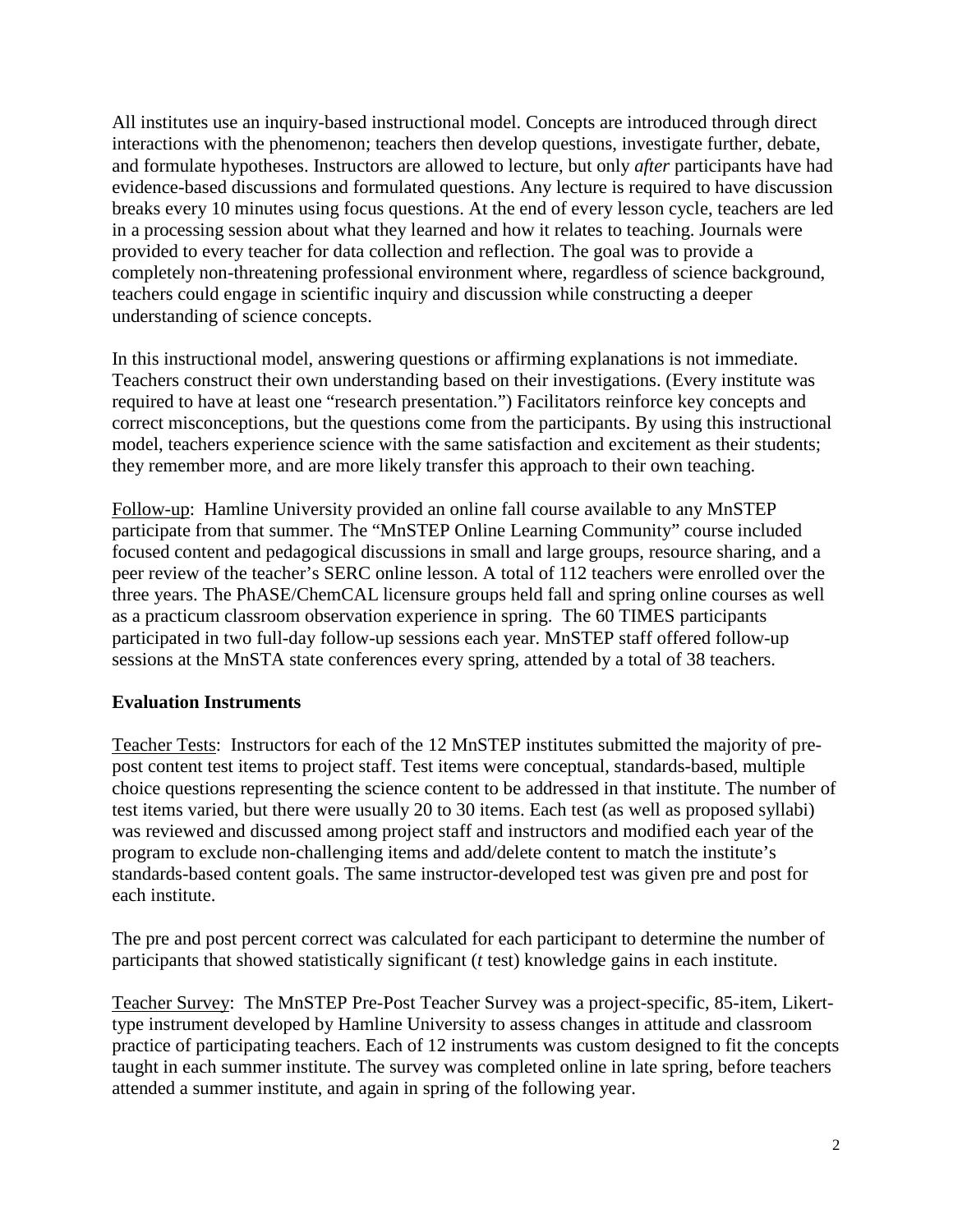Selected Likert-type items were compared pre versus post for each institute to determine statistically significant differences (*z* tests) in responses related to confidence in their conceptual understanding of institute content, confidence in teaching specific science topics, amount of instructional time devoted to specific inquiry-based strategies, time required to prepare lessons on specific topics, and areas of professional growth. The large N and complexity of this selfreported instrument and administering the pre-post surveys one year apart helped reduce any Hawthorne effect.

Institute Evaluations: Each participant completed an institute evaluation providing feedback on the design, delivery and effectiveness of their summer experience. This evaluation data was used to modify institute syllabi, modify logistics and select future institute locations.

Student Content Tests**:** Project-developed student content knowledge tests were constructed from released, reliable standardized test items and faculty sources for each of the 12 summer science institutes. There were 10 separate student science content tests for the 12 institutes – ChemCAL and Secondary Chemistry use the same test as did PhASE and Secondary Physics. Teacher participants administered these content tests to their students in the spring before their involvement in summer institutes, and administered the same test to their new classroom of students the following spring, having taught a year of science after attending a MnSTEP institute.

In order to focus on the specific science topic of each MnSTEP institute (biology, chemistry, etc.), these student tests are combinations of grade-appropriate, released, valid test items from the National Assessment of Educational Progress (NAEP), the Massachusetts and Minnesota Comprehensive Assessments in Science, the Purdue High School Chemical Concepts Inventory Assessment, the American Chemical Society Chemistry Concept Inventory, and the Force Concept Inventory.

Teachers reported the percent correct for each question along with the number of students that took the test. This would allow for specific item analysis and comparison to national norms for specific questions. Test size ranges from seven (elementary physics) to 30 (secondary chemistry) multiple-choice items.

Achievement in science content was gauged by comparing scores of the teacher participants' students before attending a MnSTEP institute with those of their new students at the end of the following school year using *z* tests for independent samples.

To develop the added comparison groups, all teacher participants were asked to enlist the cooperation of a teacher colleague in their school district, preferably not in their building, who a) teaches the same grade(s), b) teaches the same science course(s), c) agrees to give the science content tests in late spring, and, d) for teachers of fifth, eighth or 10th grades agrees to provide their students' scores on the spring Minnesota Comprehensive Assessments Series II (MCA-II) science tests.

State Science Test: The MCA-II was administered statewide for the first time in spring 2008 to all fifth and eighth grade students and in one district-selected grade in high school (usually 10th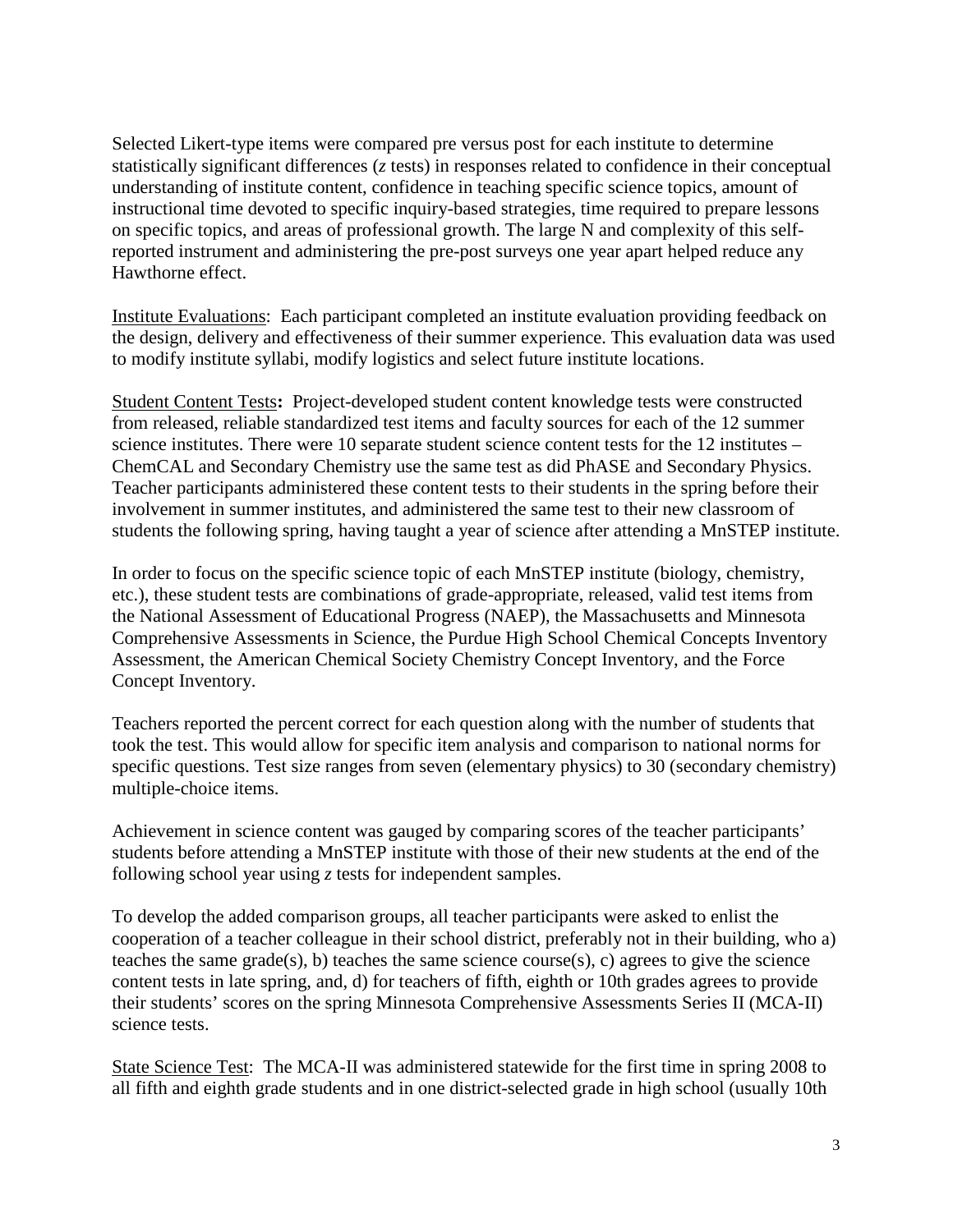grade). The MCA-II science tests were of special interest as a uniform dependent measure of student achievement across the wide variety of school districts and classrooms likely to be represented in the MnSTEP project.

A scaled score from 1-99 is determined based on proficiency cut scores set by the state. This score is not percentage correct but is calculated by formula each year depending on the difficulty of the test and the number of test items per strand. A score of 50 indicated that the student has met proficiency in the science standards. Scores higher or lower than 50 indicate the level to which the student met or did not meet the science standards. The average student scaled scores for MnSTEP teachers (teaching fifth, eighth and  $10<sup>th</sup>$  grade) are compared to average state scores. The project has two years of data (2008 and 2009) for the state science test from a limited number of MnSTEP participants that teach in grades five, eight and 10.

### **Project Performance**

Data provided below is matched to each of the seven project outcomes.

## **1. Increase teacher content knowledge in science.**

In all three years, in all institutes, teacher participants achieved a statistically significant mean pre- to posttest knowledge gain. (*t* test for paired observations,  $p < .05$ , two-tailed) (n = 914)

Large majorities of the participants made significant pre- to posttest gains in all institutes: 79% in 2007 (n = 213), 85% in 2008 (n = 350), and 87% in 2009 (n = 351) (paired sample *t* test,  $p <$ .15).

Both elementary and secondary teacher responses on participant surveys  $(n = 131)$  showed clear evidence of an increase in ability to answer student science questions and a decrease in the number who found it difficult to explain science processes to students. Also, a greater proportion of teachers agreed they had the skills and content background needed to effectively teach the science standards at their grade level.

For all participants as a group, the mean time indicated to prepare specific lessons for 20 content topics addressed in their institute decreased statistically significantly with the greater gains for elementary teachers.

### **2. Increase teacher skills in designing inquiry-based investigations.**

Both elementary and secondary teacher survey results showed clear evidence of significant increases pre- to post-institute on teacher comfort and ability to plan inquiry-based investigations, help students design their own experiments, make student-directed projects a major part of their curriculum, and make an inquiry approach a common pedagogy in their classroom. This was corroborated by the significant increases in the frequency of use of inquiry strategies and student-directed inquiries in science units.  $(n = 131)$ 

A repository of 848 MnSTEP lessons at the SERC website also demonstrates teachers' skills in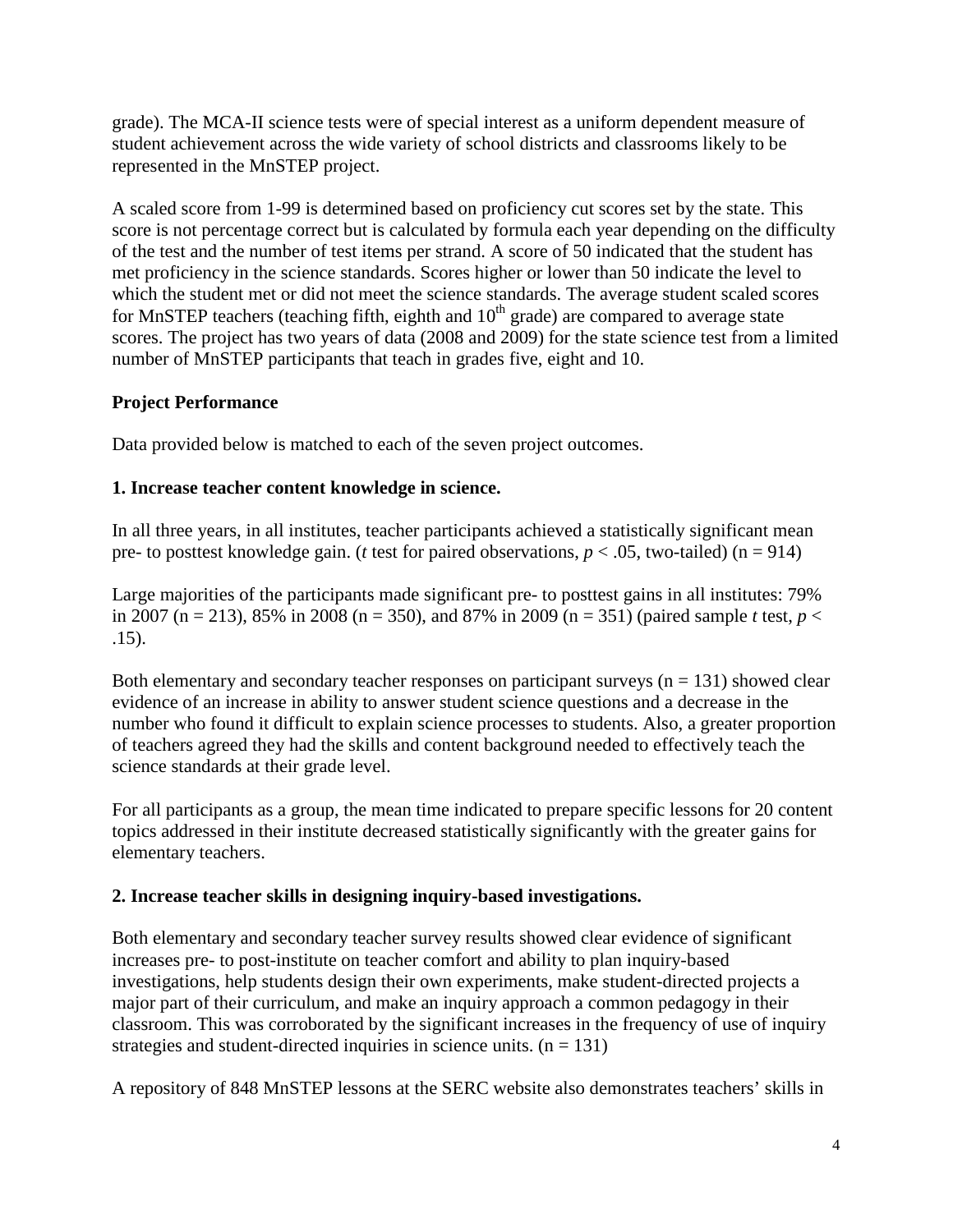designing inquiry-based lessons. <http://serc.carleton.edu/sp/mnstep/activities.html>

### **3. Increase curriculum time devoted to science and student-directed investigations.**

Both elementary and secondary teacher data show clear evidence of significant increases in the percentage of class time devoted to hands-on activities, student-directed investigations, and teacher-assigned projects.  $(n = 131)$ 

For elementary teachers, we found important indirect evidence of increased time devoted to science by their increased disagreement with three attitudes: the claims that they usually teach science at the end of the school day, they don't like dealing with the materials and mess of science, and that science is not as important in the curriculum as reading and math.  $(n = 131)$ 

## **4. Increase teacher confidence and enthusiasm for teaching science.**

Both elementary and secondary teacher data show clear evidence of significant increases in their understanding of science concepts, comfort with their understanding of the science standards, and having the skills and content background needed to effectively teach all science standards at their grade level. Also, secondary teachers reported an increase in their students leaving their course excited about science.  $(n = 131)$ 

Summer institute evaluations over the last three summers have been overwhelmingly positive. Participants were asked to rate their institute from 1 ("poor") to 5 ("excellent") on overall satisfaction, instructor quality, fit between actual content and project description, value of materials provided, value of inquiry, and workshop facilities. The mean rating across all institutes for overall satisfaction was 4.6.  $(n = 873)$ 

# **5. Increase the repertoire and use of best practices in science teaching.**

Both elementary and secondary teacher responses showed clear evidence of a significant increase in the frequency of use of inquiry strategies. All teachers (elementary teachers in particular) showed statistically significant increases in their use of inquiry-based activities, student-directed investigations, and teacher-assigned projects. Secondary teachers in particular showed statistically significant increases in using reflective writing, processing the learning from a lesson, and group work on problems.  $(n = 131)$ 

# **6. Increase communication among teachers.**

Both elementary and secondary teacher data show clear evidence of significant increases for having a network of fellow teachers they know and are comfortable talking to about science and science teaching. Similarly, participants feeling isolated as science teachers diminished. ( $n =$ 131)

# **7. Improve student science achievement.**

Students of MnSTEP participants took topic-specific content knowledge tests prior to the